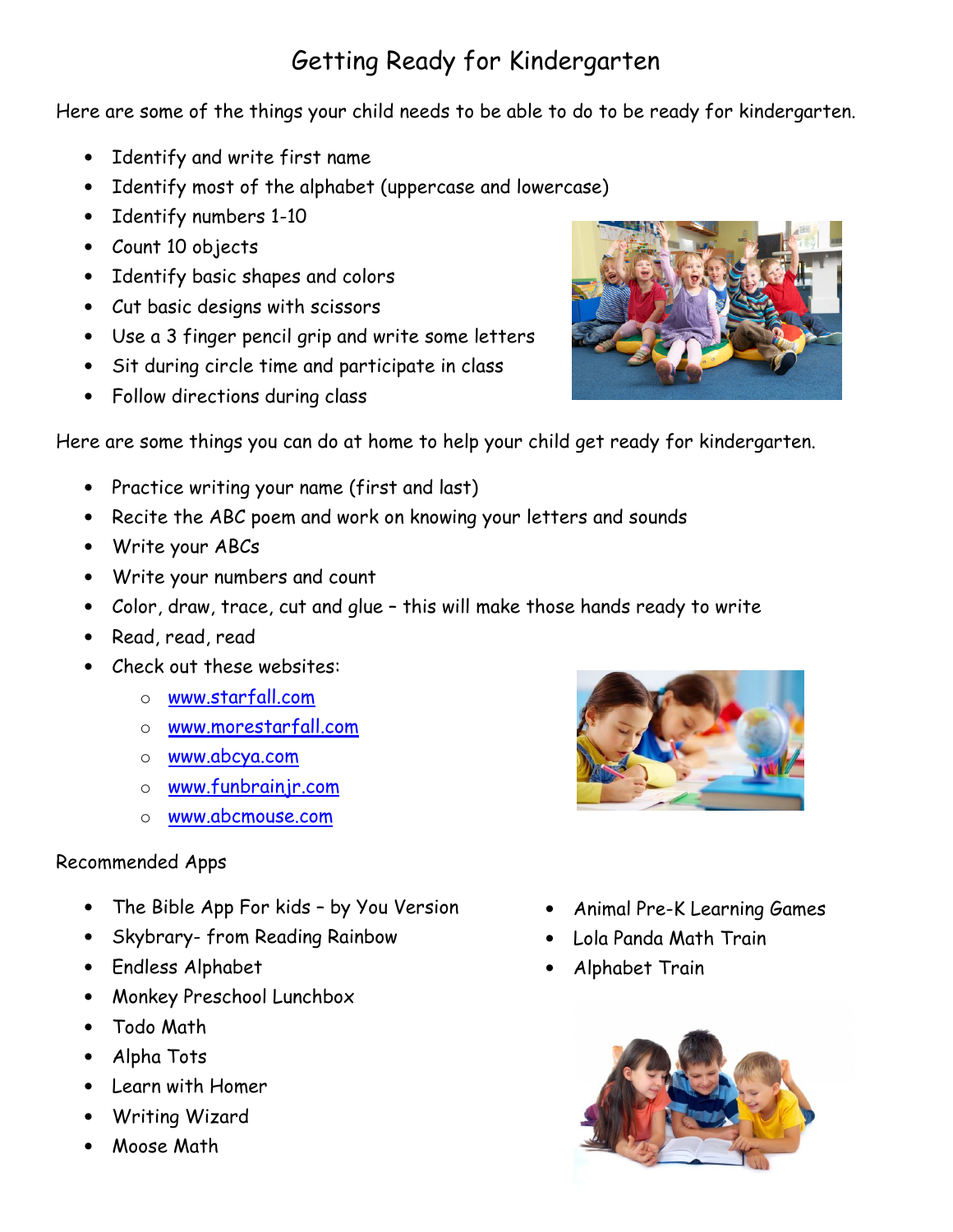ABC Poem

| A "a" apple     | B "b" ball  | $C$ " $c$ " cat       | D "d" dog   | E "e" elephant |
|-----------------|-------------|-----------------------|-------------|----------------|
| F "f" frog      | G "g" goose | H "h" house           | I "i" igloo | J "j" juice    |
|                 |             |                       |             |                |
| K "K"<br>kitten | L "I" lion  | $M$ " $m$ "<br>mitten | N "n" nest  | O "o" octopus  |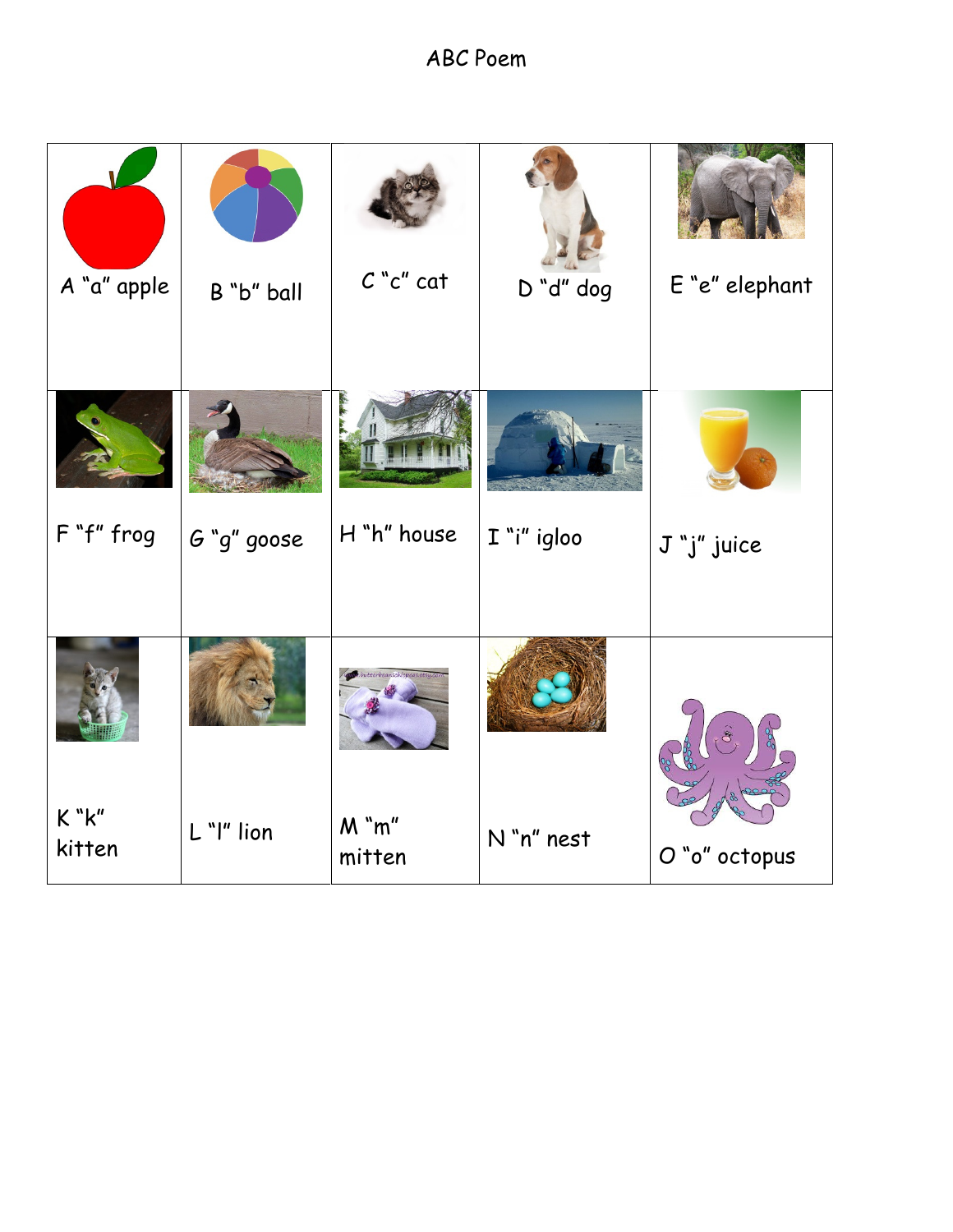| P "p" pencil      | $\overline{\mathcal{A}}$<br>$Q$ "q" queen |              |                      | T"t" tea      |
|-------------------|-------------------------------------------|--------------|----------------------|---------------|
|                   |                                           | R "r" rabbit | S "s" snake          |               |
|                   |                                           |              | لمهآ                 | <b>Koplai</b> |
| U "u"<br>umbrella | V "v" violin                              | W "w" worm   | $X$ " $x$ " $x$ -ray | Y "y" yogurt  |
|                   |                                           |              |                      |               |
| $Z$ "z"           |                                           |              |                      |               |
| zipper            |                                           |              |                      |               |